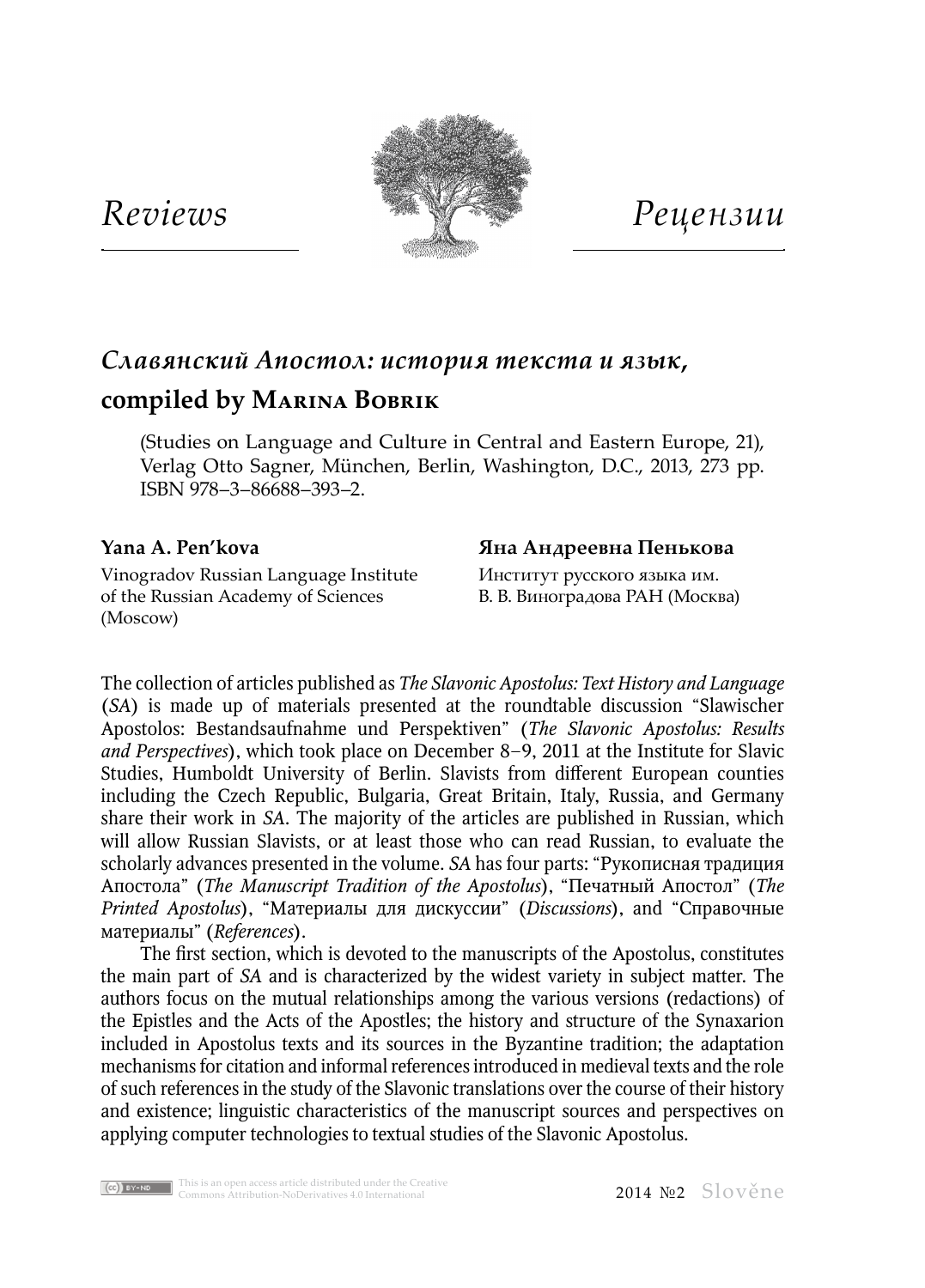The section starts with an article written by the recently deceased ZOE HAUPTOVÁ, Prague, the well-known Czech Slavist who devoted her life to the study of the Old Church Slavonic Apostolus. The article under consideration is entitled **"К вопросу о соотношении служебного и дополнительного текстов старославянского Апо стола"** (*On the Interrelationships among the Lectionary and Non-lectionary Portions of the Old Church Slavonic Apostolus*, pp. 11–30); it was translated from Czech into Russian by IVETA KREJČIŘOVÁ and enlarged and revised by EMILIE BLÁHOVÁ.

The subject of Hauptová's article is the correlation and distribution of lexical archaisms and innovations in the lectionary and non-lectionary portions. The main sources of the study are the *Apostolus Christinopolitanus* (12th century) and the Apostolus from the collection of Alexander Hilferding (14th century), the latter filling in the lacunae of the former manuscript. The evidence from these texts is compared with evidence from about forty Old Church Slavonic manuscripts (using the card index data of the Old Church Slavonic Language Dictionary). The study reveals an extremely contradictory picture: on the one hand, the texts of the lectionary portions preserve a number of lexical archaisms which are not typical of the non-lectionary portions; on the other hand, the lectionary portions contain almost the same number of innovations corresponding to the earlier equivalents in the non-lectionary portions. Based on the essential distinctions between these texts, the author comes to the conclusion that these two parts were translated by different people.

This article has some intersections with the paper **"Соображения о критическом издании славянского Апостола"** (*Considerations for a Critical Edition of the Slavonic*  Apostolus, pp. 197–206), written by ANATOLY A. ALEKSEEV, St. Petersburg, and placed in the third section of the volume, "Материалы для дискуссии" (*Disscussions*). Alekseev notes the rather contradictory evidence that is revealed when the Archaic and Athonian redactions of the Apostolus are compared: the Cyrillo-Methodian lexis of the latter tends to replace a great number of preslavisms of the former. Both articles, based on different materials, show the lexical heterogeneity of the Apostolus, which reflects a complicated history of text building and corroborates the impossibility of reconstructing an archetype. The author argues that such lexical variability, in which no extant manuscript can serve as a basis, can be overcome in a future critical edition. One of the possible paths is to employ the editorial practices developed for the Greek New Testament (p. 205).

Some interesting points of intersection in the supporting data can also be found in the articles discussed above. The same correlation in lexis observed in the Archaic and Athonian redactions (preslavisms in the former and Cyrillo-Methodian in the latter) appears in some cases between the language of the Epistles and that of the Acts. Examples are the following: послухъ-съвъдътель (ALEKSEEV, p. 199) and послушание / послушьство / послухование - съвъдътельство (НАUPTOVÁ, р. 19). In other cases the text of the Acts chooses a third path, for example: отдание грѣховь оставление гръхомъ (ALEKSEEV, p. 199) and отъдание/оставление-отъпущение (HAUPTOVÁ, p. 18); повъдати-възвъстити (ALEKSEEV, p. 199) and възвъстити/ повъдати – съказати (НА иртоvá, р. 24).

One of the Slavonic translation decisions for the Greek εἴδωλον—тѣло неприязнино— receives different interpretations in the articles under discussion. Although she places this example in the chapter about innovations, Hauptová proceeds with the following commentary: ". . . можно было бы скорее говорить об инновации, корни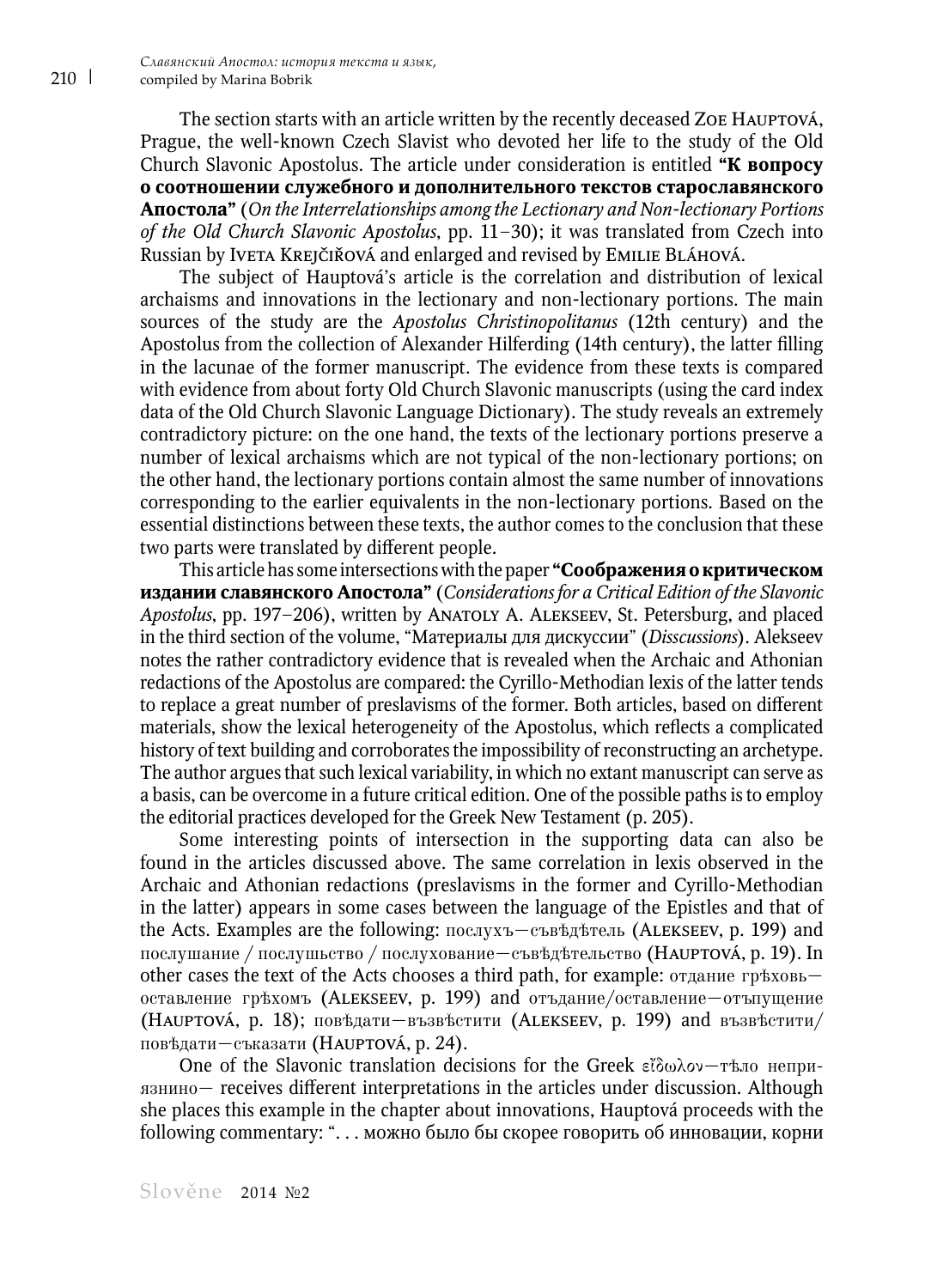которой, однако, уходят в первоначальный текст Апостола" ('One could rather speak about innovation, the roots of which, however, go back to the original text of the Slavonic Apostolus,' p. 27). Alekseev, to the contrary, perceives here the result of subsequent textual redaction, typical of the Serbian manuscripts (p. 202).

Taking into consideration the absence of any cross-references between the articles mentioned above, one cannot avoid noting some unfortunate composition decisions for *SA*. As noted above, whereas Hauptová's paper opens the first chapter, Alekseev's publication is placed after the paper devoted to the printed Apostolus. Such a sequence is not quite logical and, indeed, hampers one's understanding. There are eight papers in *SA*, and they are divided into three chapters, yet the first section contains six articles, whereas the second and third sections include only one article each. Such a distribution, based on formal grounds (handwritten or printed book, or something that falls into neither group) creates an impression of a certain artificiality and lack of proportion. The headings could have been left out or they might have been based on less rigid principles in order to avoid such a disproportionate distribution. It would probably have been more convenient for the reader to have Hauptová's and Alekseev's papers placed in the same chapter or at least in close proximity to one another, because both researchers to a certain extent deal with the problems of archetype reconstruction and both demonstrate that as many variant readings as possible should be taken into consideration in any critical edition of the Apostolus.

The self-evident connection with these questions is apparent in the paper **"Количе ственный метод в текстологии (на материале Соборных посланий)"** (*Quantitative Method in Textology (Based on the Material of the General Epistles)*, pp. 31–61), written by RALPH CLEMINSON, Winchester, UK. This article discusses the opportunities off ered by quantitative textology ("количественная текстология") and the results of its application, by means of which the process of comparing manuscripts belonging to one and the same version (redaction) becomes easier. This method, already applied in textual studies of the Greek New Testament, allows one to understand the mutual relations among large numbers of manuscript sources and seems to offer new perspectives in the studies of handwritten (and, perhaps, printed) traditions of the Apostolus, where it is typical not to have a direct correspondence to a text prototype. The method described by the author takes into account the rate of coincidence between minor variant readings, something that is beyond the abilities of a human linguist but which can serve as conclusive evidence for kinship existing between certain groups of manuscripts. This methodology is based on the calculation of the common rate of coincidences occurring in the variant readings, a rate which measures the degree of proximity between two particular manuscripts; this is also known as the "Levenshtein distance" ('расстояние Левенштейна,' p. 32). The result of the calculation can be represented by a dendrogram in which the "height" indicates the distance between clusters (groups of manuscripts): the higher the separation between the clusters, the greater the distance between them (". . . «высота» указывает на расстояние между кластерами: чем выше разветвление между кластерами, тем больше расстояние между ними," p. 36).

The method in question, however, is applicable only within large identical texts; that is the reason why short Epistles, such as 2 John, according to Cleminson, should be excluded from the calculation (this, however, did not prevent the author from including the data of 2 John in the dendrograms analyzed on pp. 49–50). Cleminson draws special attention to the fact that the method under description brings to light not the generic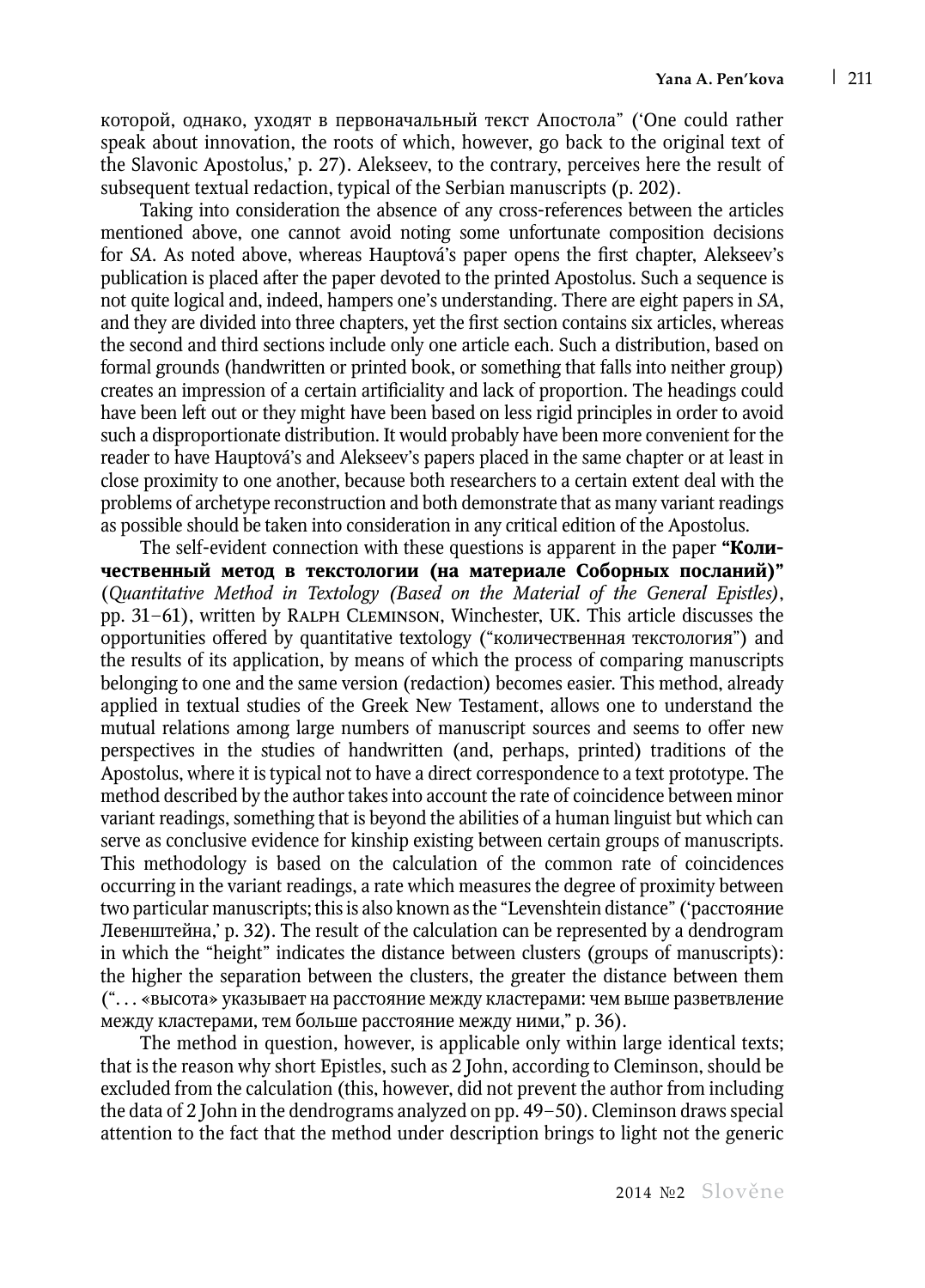relationships between manuscripts but only the distance between them. At the same time, the evaluation of the results still depends entirely on the researcher.

The advantages of quantitative textology are convincingly shown by the author on the basis of three redactions of the General Epistles: the First, the Second, and the Fourth (it remains unclear whether the author bears in mind that, as is well known, G. A. Voskresenskiy's classification has been revised; the reader is given no additional references on this matter). Twenty-three manuscripts attributed to the First redaction, twenty manuscripts from the Second redaction, and twenty-one manuscripts belonging to the Fourth redaction are examined (in some cases redactions may vary within one and the same manuscript). The First redaction is represented with dendrograms for the following texts: James (in both variants: extract or full text), 1 Peter (in both variants), 2 Peter (in both variants), 1 John (in both variants), 2 John, 3 John, Judas, and menaion texts for James 10–20, 2 Peter 10–19, and 1 John 1–7 and 12–19. The Second redaction has dendrograms for James, 1 Peter, 2 Peter (in both variants), 1 John (in both variants), 2 John, 3 John, Judas, and the menaion texts for James 12–20, 2 Peter 10–19, and 1 John 1–7 and 12–19. Finally, the Fourth redaction has dendrograms for James (in both variants), 1 Peter (in both variants), 2 Peter, 1 John (in both variants), 2 John, 3 John, and Judas.

The author's focus is an analysis of the method's abilities and limits in textology. However, when Cleminson turns from the language of dendrograms to the language of textology, his results are presented in a rather abbreviated fashion, which prevents the reader from comprehending all of the advantages of this method of analysis.

The article **"Синаксарные жития и агиографические данные в составе Апо столов"** (*Synaxarian Lives of the Saints and Hagiographic Events Included in the*  Apostolus, pp. 63-113), written by the Bulgarian Slavist ISKRA HRISTOVA-SHOMOVA, Sofia, is devoted to one of the insufficiently studied peculiarities of the Slavonic Apostolus: the structure of the Synaxarion and Menologion and their sources in the Byzantine tradition. The author found accounts on short hagiographic events and even full synaxarian lives in the calendars of the most ancient codices of the Apostolus. In most cases, considerable or partial correspondence with the Greek original from the *Typikon of the Great Church* can be found. The most significant in this relation are rare commemorations which are not typical of the *Studite Typikon*, e.g., St. Nestor's commemoration on October 25 instead of on October 27 (in the *Draganova Menaion*), or St. Varus' commemoration on October 25 instead of October 19 (see pp. 68–69).

According to Hristova-Shomova, traces of the Synaxarion are most widely reflected in the *Praxapostolus Eninensis* of the 11th century, but can also be found in the *Praxapostolus Achridanus* and the *Dragotin Apostolus* of the 12th century and in some other Middle Bulgarian manuscripts of the 13–14th centuries, including some Menaia and Gospel Books (mainly in the *Draganova Menaion* from the 13th century, the Menaion RNB (National Library of Russia) F.п.I.72 from the end of the 12th or the early 13th centuries, the *Evangeliarium Ostromiri*, and the *Evangeliarium Assemani*).

In an appendix to the paper there is a detailed table of extracts from hagiographic events and lives found by the author in the calendars of Epistle and Gospel Books as well as Menaia, in most cases provided with the corresponding original Greek texts (pp. 79–108). A great deal of evidence from the ancient calendars included in the Epistle Books and going back to the *Typikon of the Great Church* indicates that the translation of these Synaxaria was made by Cyril and Methodius during their mission to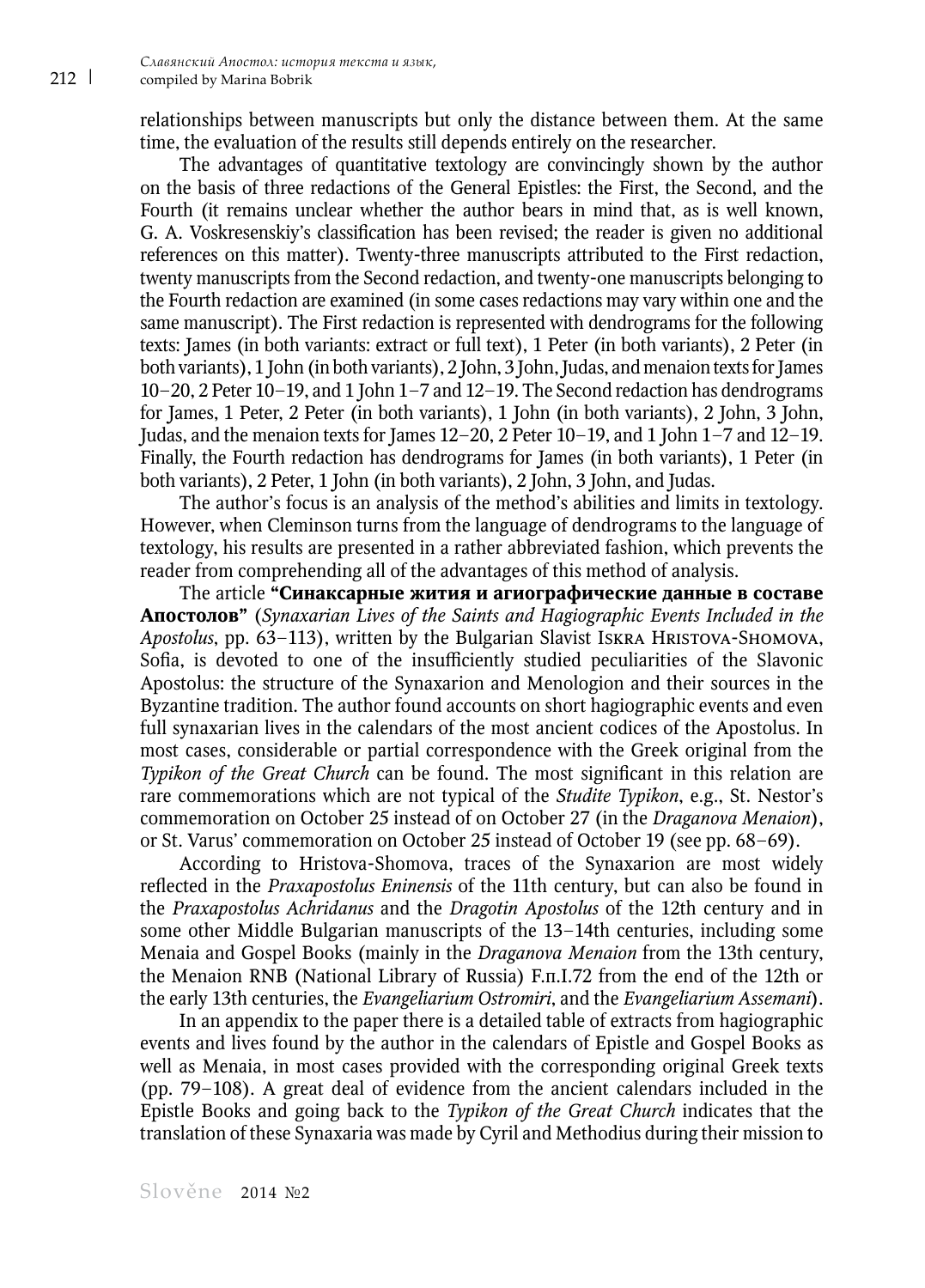Great Moravia (p. 73): "Думаю, что [. . .] первая славянская богослужебная книга, составленная святыми братьями, содержала Апостол с Евангелием вместе с обоими синаксарями Устава Великой Церкви" ('I believe that  $[...]$  the first Slavonic liturgy book, compiled by the brother saints, contained the Epistle Book, the Gospel Book, and both Synaxaria from the *Typikon of the Great Church*,' p. 74).

Unfortunately, the paper discusses only in cursory fashion "the significant number of commemorations of 'western' saints and the celebrations of certain saints according to the 'western' calendar" (p. 73). A few names are mentioned only in the footnote on p. 74. However, this feature obviously deserves comprehensive commentary, especially because it corroborates the author's hypothesis that the translation was made during the mission to Moravia.

A special field in the research on the Slavonic Apostolus is the study of the quotations and informal references from the Apostolus in literature from the Middle Ages and the possibility of using them as reliable sources both for the development of the Apostolus as well as for the development of the sources in which they appear. The article **"Послания Павла между традицией текста и экзегетической пе ре ра бот кой в литературе Slavia Orthodoxa"** (*Pauline Epistles between the Text Tradition and Exegetic Interpretation in the Literature of the Slavia Orthodoxa*, pp. 115–124), written by MARCELLO GARZANITI, Florence, and the paper in Bulgarian **"Апостолските цитати в старохърватския глаголически ръкопис на Бенедиктински устав от остров Пашман"** (*Quotations from the Apostolus in the Old Croatian Glagolitic Manuscript of the Rule of St. Benedict from Pašman Island*, pp. 125–164), written by GERGANA NIKOLOVA, Sofia, both touch upon these questions.

Garzaniti's paper deals with certain quotations from the Pauline Epistles, the elaborate manner of their adaptation, and their structure-forming role in the texts in which they appear. In my opinion, one of the most revealing examples is the history of the citations from Rom 1:7 and 1:15, represented in Slavonic copies of the Apostolus with the variant reading Римъ/миръ. The interpretation of these quotations against the background of the particular extract from Andrew of Caesarea's commentary on the Revelation of John ("Такожде якоже селище блудодънщъ бысть той Стары Римъ Вавилонъ в Петрови епистоли. И всякъ кождо градъ. Иже о убійствѣ кровіи веселится [. . .] или перскій Вавилонъ в немже многи быша муки или Старый Римъ или Новый. Или весь миръ," p. 121), according to Garzaniti, provides hegumen Philotheus with certain biblical grounds for his idea of "Moscow as the Third Rome." However, the connection between the extract from Andrew's commentary, cited above, which refers to Peter's Epistle (cf.,  $\dot{\mathbf{b}}$ Петрови епистоли), and the Pauline Epistles remains somewhat unclear.

The paper reveals the complex development of biblical quotations that were presented in texts and, simultaneously, were preserved in the medieval scribe's mind; these passages recall to the reader not only specific verses from the Bible but also the wider context of the Byzantine exegetic tradition that was accepted by the Slavonic tradition.

Nikolova's article is also devoted to the study of quotations from the Apostolus, but in this paper the author focuses on the adaptation of quotations from the Apostolus in Slavonic translations of the Rule of Saint Benedict. The identified quotations have been classified according to the extent of their coincidence with readings from the Apostolus; certain features which reflect, on the one hand, the influence of the vernacular Old Croatian language and, on the other hand, the influence of the original Latin text are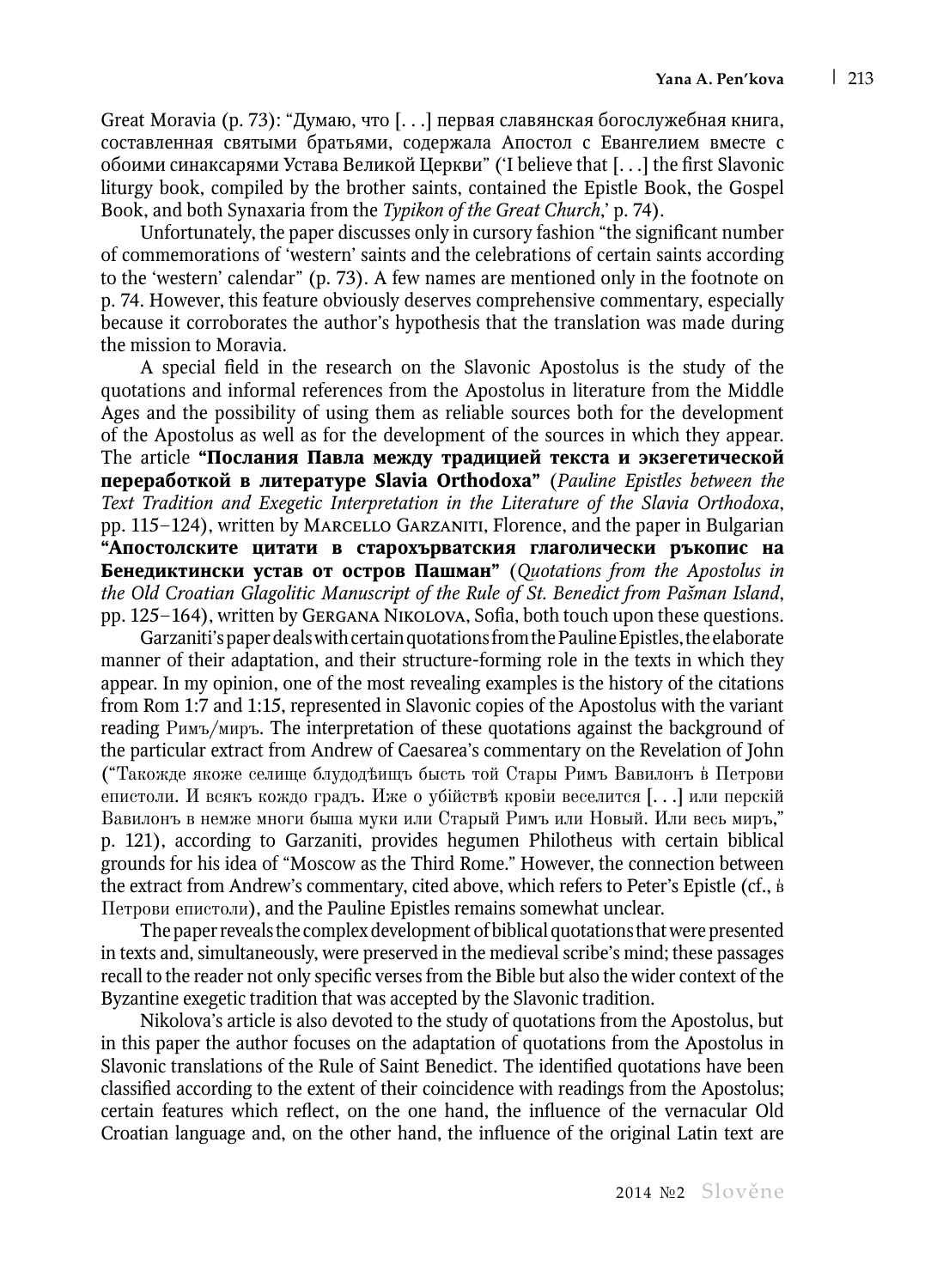brought to light and comprehensively described in the paper. An extra purpose of the research was to find signs of Cyrillo-Methodian translation, that is, whether or not a Slavonic text might have been used in translating citations from the Apostolus in the Rule of St. Benedict. The manuscript is compared with four breviaries and five missals—all nine of these sources are generally considered to reflect features of the first Slavonic translation [ALEKSEEV 1999: 142]. In the appendix to the paper there is a table of quotations from the Apostolus in the *Pašman Codex* with parallel passages in Latin (from the Rule of St. Benedict and the Vulgate) and Greek (NTG) and corresponding readings from Slavonic Apostolus manuscripts and the Croatian missals and breviaries (pp. 152–164).

A correspondence between the *Pašman Codex*, the Slavonic Apostolus, and a Croatian missal was found only in one case (pp. 130–131), which unfortunately was not included in the table in the appendix. However this example can hardly be interpreted as a reflection of the Cyrillo-Methodian tradition, since the example mentioned ( $B(og)$ ) a bojte se) is rather trivial, very short, and corresponds precisely to what we find in the Vulgate, although varying from the corresponding text in the Rule of St. Benedict. In light of the lack of any other reliable examples, the author's assumption about any kind of dependence on the Cyrillo-Methodian tradition seems unwarranted.

On the whole, one can highly appreciate the scope of the work undertaken and accept the author's general conclusions, that is, that the *Pašman Codex* is a free translation of the Rule of St. Benedict that reflects both the peculiarities of the contemporary vernacular Old Croatian language and numerous features of the original Latin text. However, it also differs from the Vulgate and stands far apart from the Croatian liturgical tradition. In this regard the codex in question is not unique in Croatian literature, in which free translations of biblical texts are typical [ALEKSEEV 1999: 145].

The first chapter of SA ends with the paper "Орфографические, фонетические и морфологические особенности Скопльского Апостола, церковносла**вянского памятника 1313 года"** (*Orthographic, Phonetic, and Morphologic Features of the Apostolus Skopliensis, a Church Slavonic Literary Monument from 1313*, pp. 165–181), written by ŠTEFAN PILÁT, Prague. According to Pilát, the *Apostolus Skopliensis*, separated from the time of the first translation by more than four centuries, in many respects preserves features of that first translation. The text of the codex in question combines archaisms with innovations and may serve as an important source for the study of Macedonian historical grammar and dialectology. Moreover, the codex reflects the influence of the Serbian Church Slavonic redaction on the orthography of North Macedonian manuscripts from the 14th century (p. 180), e.g., the employment of yotated vowel letters, following the rules of the Raška type of orthography (p. 173). Another important feature of the *Apostolus Scopliensis* is that it has not undergone the Preslav redaction (p. 166). This feature, which is mentioned only in passing in the article—the author did not intend to include a description of the lexical characteristics in this work—will probably be developed more fully in the edition of the *Apostolus Skopliensis*, on which Pilát is currently working.

The article **"Апостол Франциска Скорины и его судьбы"** (*The Apostolus of*  Francysk Skaryna and Its Fate, pp. 185-194), written by ALEKSANDER E. NAUMOW, Venice, is the only paper in *SA* that deals with the study of a printed Apostolus. In the paper the author gives some brief commentary on the personality of Francysk Skaryna, the purposes of his edition, and its composition and structure, as well as a brief description of four manuscripts copied from the printed edition. The article introduces readers to the central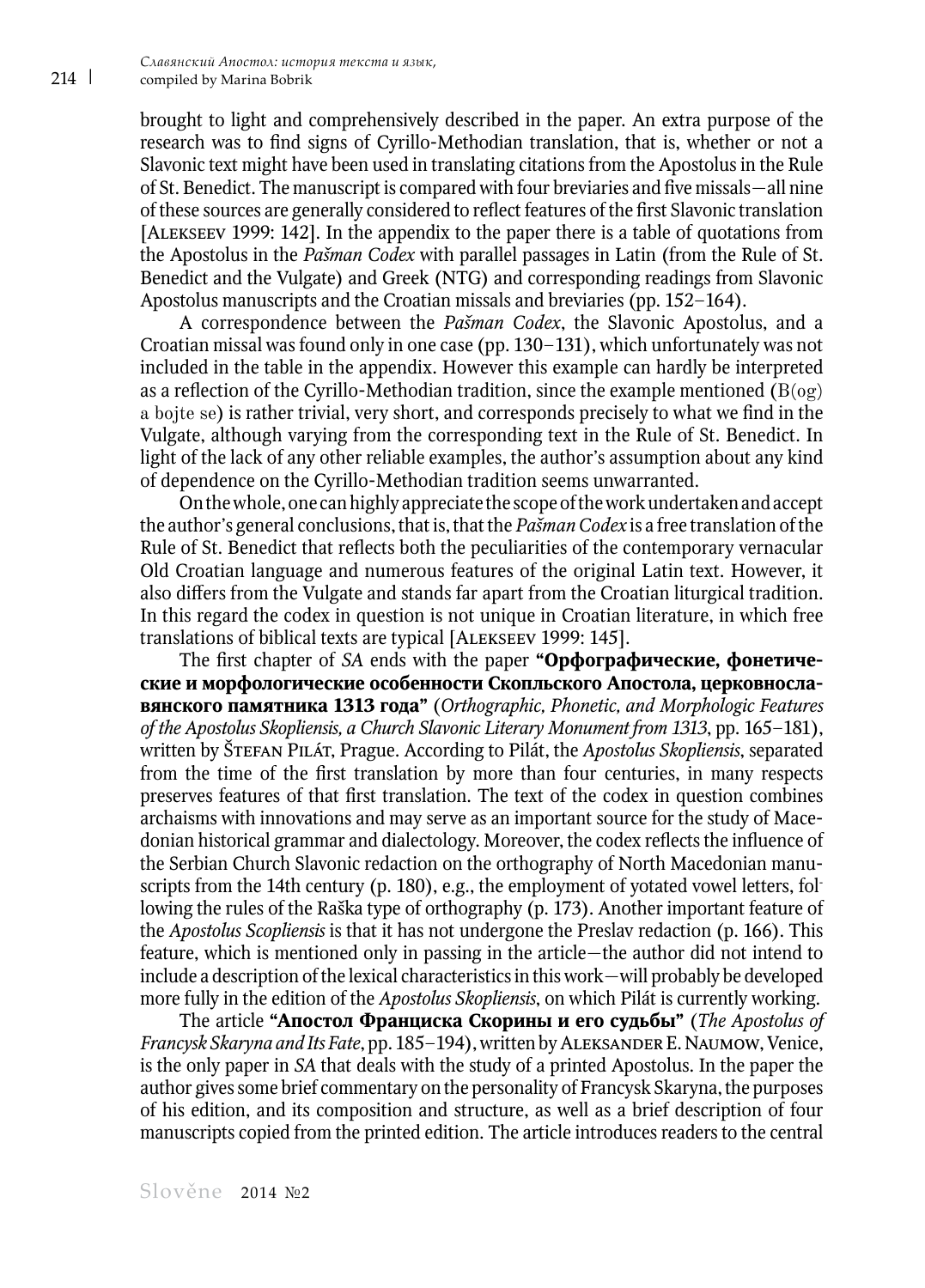issues of this field, drawing our attention to this unique literary monument of Renaissance culture: the Apostolus of Skaryna, which contains translations and commentaries made or edited by Skaryna as well as—for the first time in Cyrillic printing—parallel verses given in the margins (p. 189). According to Naumow, there is still a great deal left to be explored, for neither the underlying source used in the edition nor the correlation between the printed text and handwritten copies have been established.

This paper is obviously of great interest, yet the author did not manage to avoid some stylistic and terminological inaccuracies, for example, what is meant by "specific lexis" ('специфическая лексика') on p. 190 is left unclear and some phrases seem to be rather colloquial in style ("источником [. . .] послужили *какие-то* списки четвертой (афонской) редакции перевода," р. 185, ог "... . Послание к Колоссянам у чехов отправлено из Эфеса, у Скорины — из Рима," р. 186). The paper also lacks several bibliographical references that are mentioned in the bibliography list appended to the article.

One of the undoubted achievements of *SA* is the extensive **"Annotated Bibliography of Works Devoted to the Slavonic Apostolus"** (pp. 209–273), compiled by MARINA A. BOBRIK, Berlin, with the collaboration of Ralph Cleminson, A. E. Naumow, M. O. Novak, Hieromonk Panteleimon (Korol'ev), T. V. Pentkovskaya, Sergejus Temčinas, Iskra Hristova-Shomova, and Archpriest A. Troitskiy. The bibliography numbers more than 300 items, representing an intermediate summary of the study of the Slavonic Apostolus, highlighting the most pressing issues in the field, and it can serve as a solid basis for further research.

In conclusion I should say only that the breadth and currency of the topics under discussion in *SA*, its high scholarly level, and its rich reference apparatus should earn this volume the interest and respect of specialists and provide a firm basis for additional research in the field

## **Bibliography**

ALEKSEEV 1999

Алексеев А. А., Текстология славянской Библии, С.-Петербург, 1999.

## $\frac{1}{2013}$

Алексеев А. А., "Соображения о критическом издании славянского Апостола", в: М. B, ed., *Славянский Апостол: история текста и язык*, München, Berlin, Washington, D.C., 2013, 197–206.

### **BOBRIK 2013**

Бобрик М. А., "Аннотированная библиография работ по славянскому Апостолу", в: М. B, ed., *Славянский Апостол: история текста и язык*, München, Berlin, Washington, D.C., 2013, 209–273.

#### CLEMINSON 2013

Клеминсон Р., "Количественный метод в текстологии (на материале Соборных посланий)", в: М. Вовкик, ed., *Славянский Апостол: история текста и язык*, München, Berlin, Washington, D.C., 2013, 31–61.

### GARZANITI 2013

Гардзанити М., "Послания Павла между традицией текста и экзегетической переработкой в литературе Slavia Orthodoxa", в: М. Вовкик, ed., *Славянский Апостол: история текста и язык*, München, Berlin, Washington, D.C., 2013, 115–124.

### HAUPTOVÁ 2013

Гауптова З., "К вопросу о соотношении служебного и дополнительного текстов старославянского Апостола", Благова Э., ред., Крейчиржова И., пер., в: М. Вовкік, ed.,